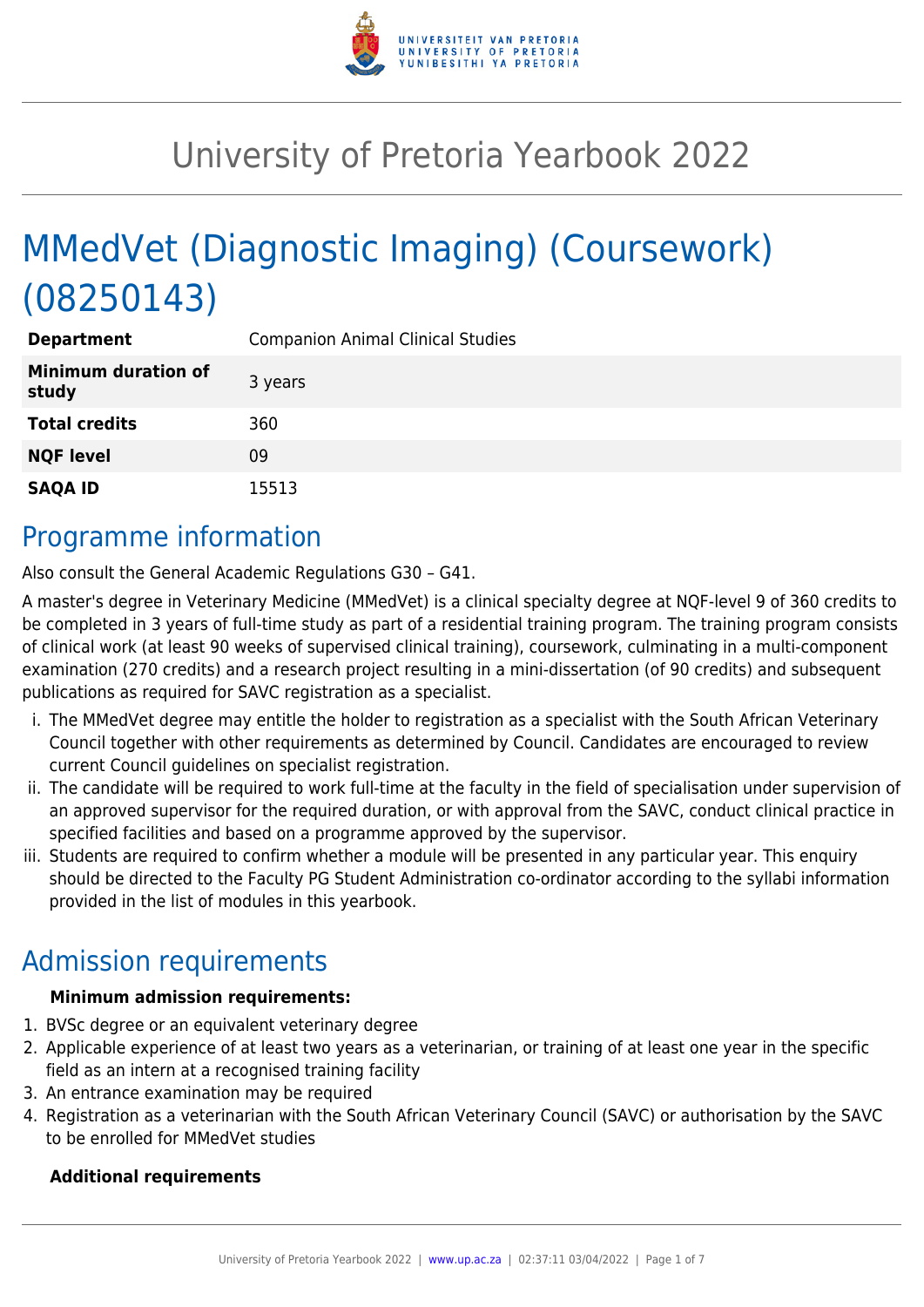

The candidate will be required to work full-time at the faculty in the field of specialisation under supervision of an approved supervisor for the required duration.

#### **Notification**

While the MMedVet is an advanced professional programme equivalent to specialist certification, registration to practise as a specialist is controlled by the SAVC or international equivalent. These bodies may have additional requirements for registration that are not university requirements. Please check their requirements as well.

## Examinations and pass requirements

Also consult the General Academic Regulations G35 – 38 (coursework) and G39 – G40 (mini-dissertation).

The MMedVet is conferred by virtue of completion of a minimum of 90 weeks of clinical training, examination in specialist module, and a mini-dissertation.

Examination in specialist module: Also consult the Faculty's SOP MMedVet examinations guidelines as reflected in the study guides.

The examination(s) in the specialist field of study may only be taken on completion of the minimum clinical training which includes successful presentation of seminars. Special permission will have to be obtained from the HOD if the examination is conducted at an earlier stage. The examination will consist of a theoretical component (the addition of an oral exam is optional and dependant on the discipline) and a practical component (optional; dependant on the discipline). The nature and duration of the specialist module's examination(s), which must fully test the theoretical knowledge as well as the practical skills of the student, is determined by the head of department in which the chosen field of study is presented.

A minimum examination mark of 50% is required in each of the theoretical and practical sections of the specialist module.

The Faculty regulations do provide for supplementary and special examinations as per General Academic Regulations G37.4 and G37.5; however, only after an additional period of training (theoretical and/or practical) as prescribed has been completed.

Note: Students who intend applying for membership of a specialist college abroad later on, should bear in mind that many of these colleges require a minimum examination mark and a final mark of at least 60% for admission. The student bears the responsibility of ensuring that they familiarise themselves with the relevant college requirements and regulations that might be applicable.

#### **Mini-dissertation:**

A mini-dissertation is submitted to the Head: Student Administration, before the closing date for the relevant graduation ceremonies as announced annually (i.e. 31 October or 31 March to qualify for the Autumn or Spring graduation, respectively), after permission is granted by the supervisor and co-supervisor(s). (Also consult the General Academic Regulation G39 with regard to the submission and technical editing of the thesis).

If a mini-dissertation is submitted after the due date specified above, the student takes the risk that the examination of the mini-dissertation may be delayed and the student will not be considered for the graduation concerned. A student will only be allowed to graduate if the student has successfully complied with all the requirements for the particular programme.

The mini-dissertation will be evaluated by two examiners (for the appointment of the examination panel, consult the General Academic Regulation G39.12.1).

The average of the separate marks awarded by the two examiners, constitutes the final mark for the minidissertation.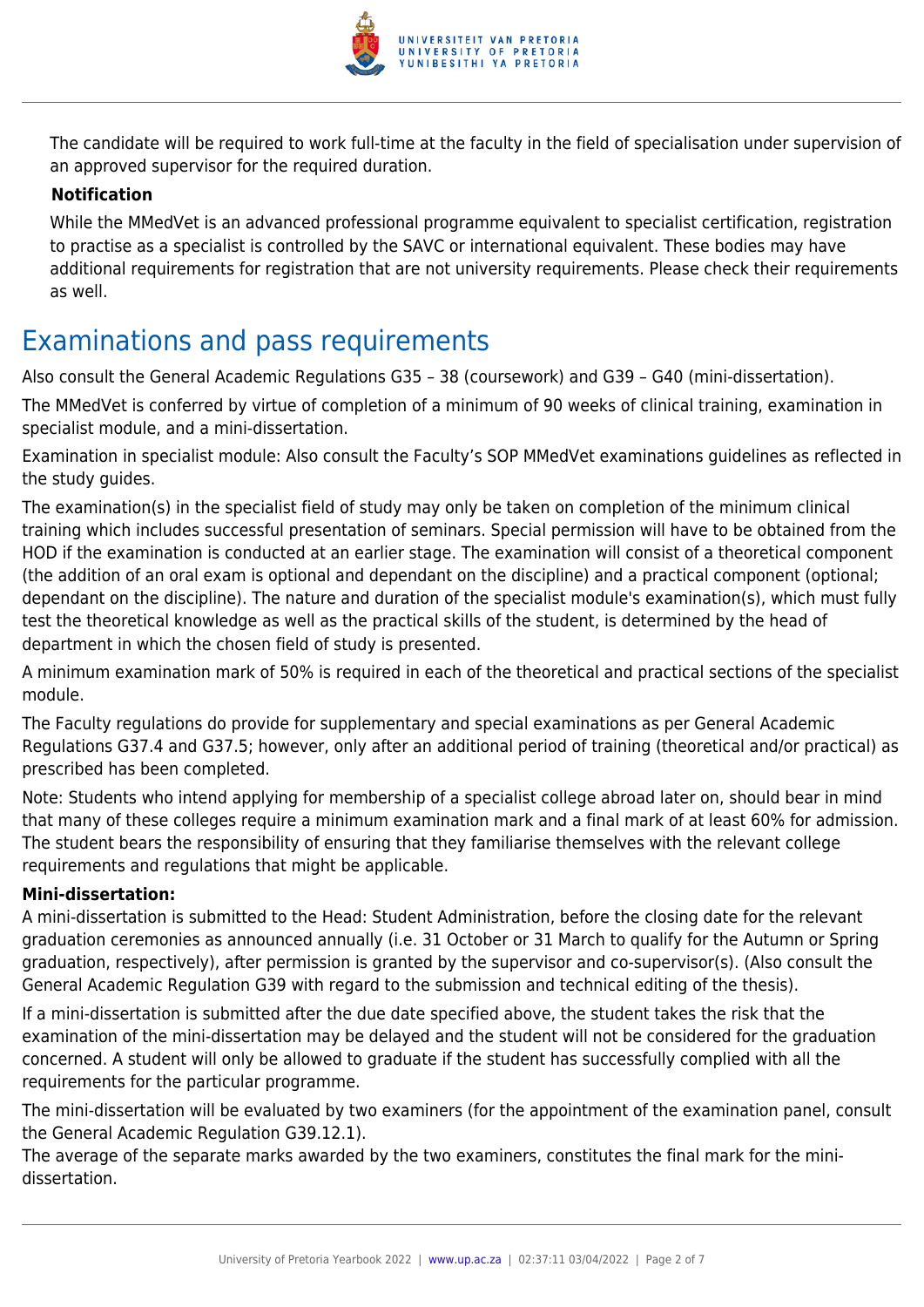

Before or on submission of the final copy of the dissertation, a student must submit a draft first-author research article for publication to the supervisor (Also consult the General Academic Regulations G39 - G40). The draft article should be based on the research study undertaken (and as approved by the Faculty Research Ethics committee) during the master's study, and be approved by the supervisor(s) concerned. The supervisor should then have the opportunity to take the paper through all the processes of revision and resubmission as may be necessary and/or appropriate in order to achieve publication. The affiliation of both the student and the supervisor(s) should be listed as the University of Pretoria.

## Research information

Also consult the General Academic Regulation G38.

All students should register for (and pass) the module Research methodology (VRM 813) (non-credit-bearing). If a student has already completed a similar module for a previous degree (within the past five years) and can show sufficient evidence of competence in research skills required at postgraduate level, a student may apply for exemption from this module.

The MMedVet master's degree consists of a minimum of 90 weeks of clinical training, coursework modules as well as a mini-dissertation of 90 credits. The basic requirements and Faculty expectations of an MMedVet minidissertation are:

- i. The student should show the ability to undertake a research project and write up the project.
- ii. The student does not need to make an original contribution to science, but still show the ability to do research.
- iii. Please note that explicit hypothesis-testing, i.e. experimental work is not necessarily mandatory.

The MMedVet master's degree mini-dissertation is based on a research project or related research projects (which need not be original), planned and written down by the student within the theme of the chosen specialization. (Assistance with statistical processing, applied specialised procedures, etc. is allowed, but must be acknowledged.) The student may use appropriate research done previously, to add to the writing of the minidissertation.

Research undertaken by an MMedVet master's student is conducted in accordance with the University's Code of ethics for scholarly activities. All research proposals must be submitted for ethics clearance/approval/exemption to the relevant faculty research and/or research ethics committee. Faculty research ethics committees may consider and approve or reject research proposals in accordance with the guidelines of the general policy.

#### **Compliance with degree requirements**

Also consult the General Academic Regulation G40.

- i. A professional master's degree, will be conferred on a student only after the successful completion of every requirement of each component of the relevant degree programme, including the achievement of a pass mark for the prescribed coursework module, the submission and successful evaluation of the mini-dissertation or other research-relevant output, and compliance with all the requirements for the particular programme.
- ii. A professional master's degree is not deemed to be completed if the electronic version of the minidissertation has not been submitted to the relevant faculty administration prior to the date of closure of the graduation/finalist list for the forthcoming graduation ceremony.
- iii. No one is entitled to any privileges pertaining to a professional master's degree before the qualification has been conferred on him or her at a graduation ceremony. In respect of professional registrations, faculties may issue confirmation letters to the relevant professional bodies prior to the graduation ceremonies.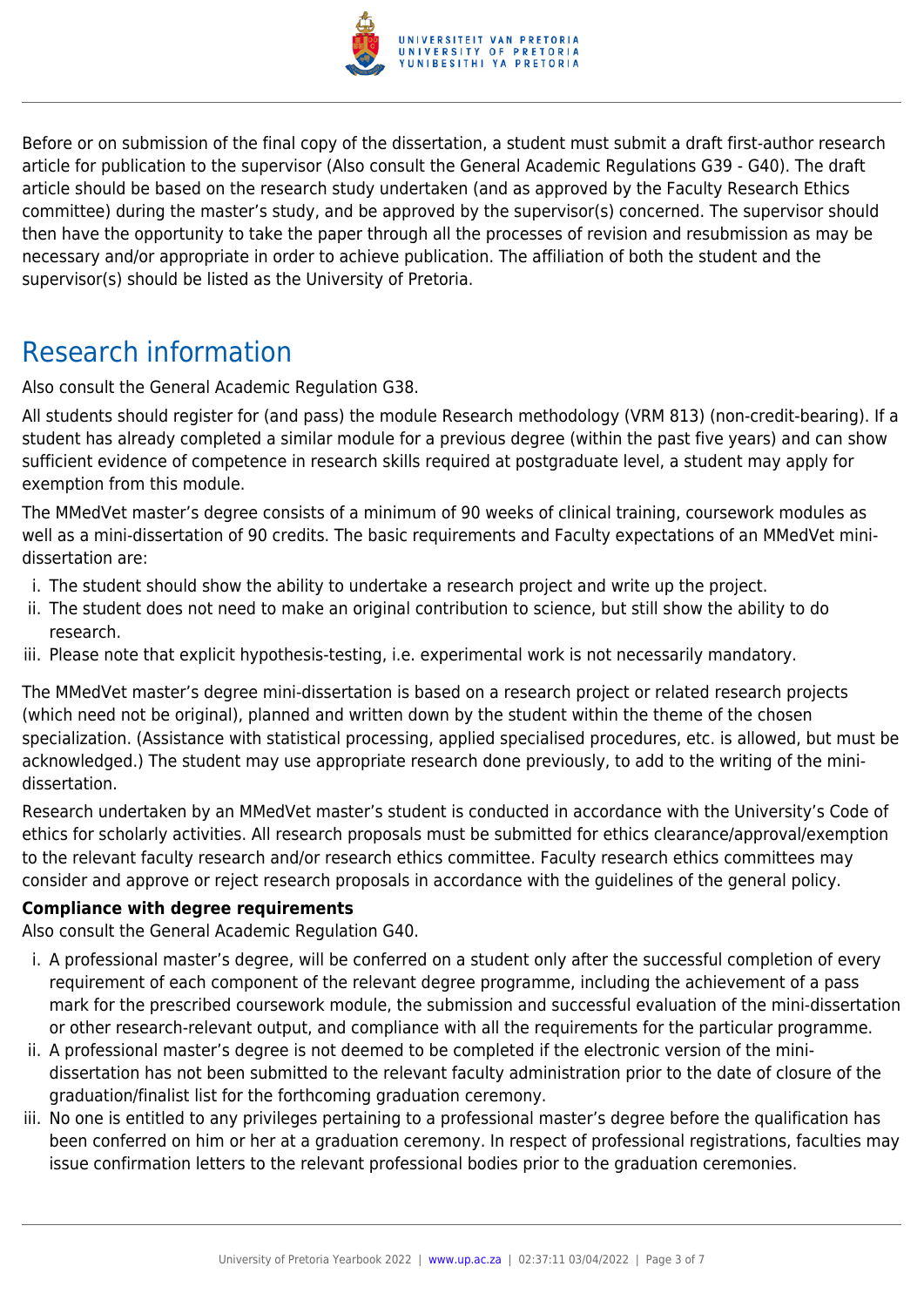

# Pass with distinction

A professional master's degree is awarded with distinction if a student meets the following requirements:

- a. Obtained at least a final mark of 75% (not rounded), based on the module prescribed for the professional master's degree in question; and
- b. Obtained a final mark of 75% or above for the mini-dissertation; and
- c. Completed the qualification within the maximum period allowed for master's study, but not in less than the prescribed minimum period of one academic year. Note: the maximum allowable time is twice that of the prescribed duration time period in relation to postgraduate students who study part-time. (i.e. study while working full-time).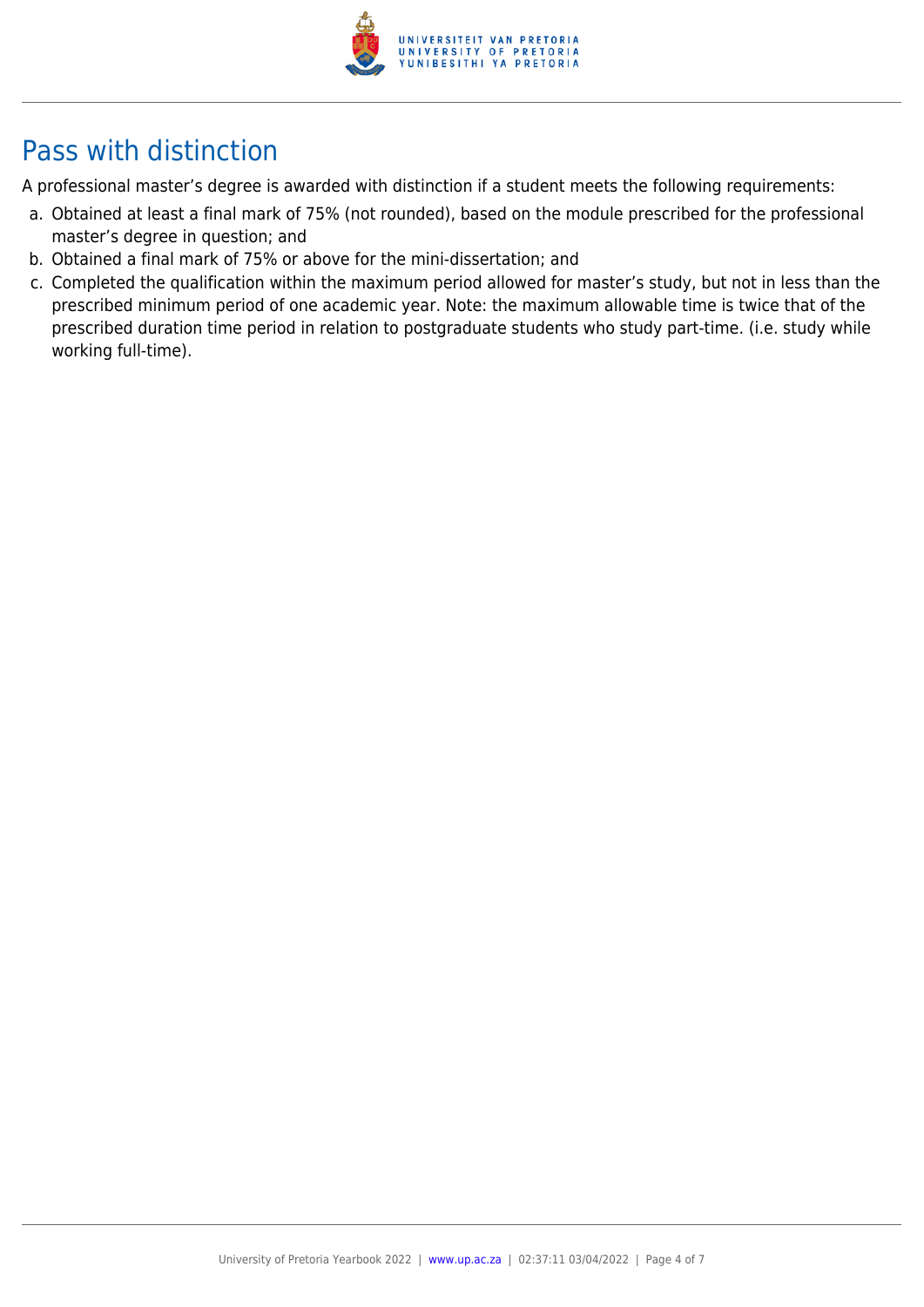

### Curriculum: Year 1

**Minimum credits: 360**

### **Core modules**

#### **Diagnostic imaging 870 (DIM 870)**

| <b>Module credits</b>         | 270.00                                   |
|-------------------------------|------------------------------------------|
| <b>NQF Level</b>              | 09                                       |
| <b>Prerequisites</b>          | No prerequisites.                        |
| <b>Language of tuition</b>    | Module is presented in English           |
| <b>Department</b>             | <b>Companion Animal Clinical Studies</b> |
| <b>Period of presentation</b> | Year                                     |

#### **Module content**

Advanced study of small and large animal radiography, radiology, ultrasonography, scintigraphy, magnetic resonance imaging and computed tomography: with a view to specialisation. Literature study and a minimum of 90 weeks practical work are also required.

#### **Mini-dissertation: Diagnostic imaging 890 (DIM 890)**

| <b>Module credits</b>         | 90.00                                    |
|-------------------------------|------------------------------------------|
| <b>NQF Level</b>              | 09                                       |
| <b>Prerequisites</b>          | <b>VRM 813</b>                           |
| Language of tuition           | Module is presented in English           |
| <b>Department</b>             | <b>Companion Animal Clinical Studies</b> |
| <b>Period of presentation</b> | Year                                     |

#### **Research methodology 813 (VRM 813)**

| <b>Module credits</b>         | 0.00                                |
|-------------------------------|-------------------------------------|
| <b>NQF Level</b>              | 09                                  |
| Language of tuition           | Module is presented in English      |
| <b>Department</b>             | <b>Veterinary Tropical Diseases</b> |
| <b>Period of presentation</b> | Semester 1 and Semester 2           |

#### **Module content**

A web-based introductory module in research methodology that includes planning and undertaking a research project or clinical trial, collecting and analysing data, scientific writing, and enabling preparation and presenting of a research protocol.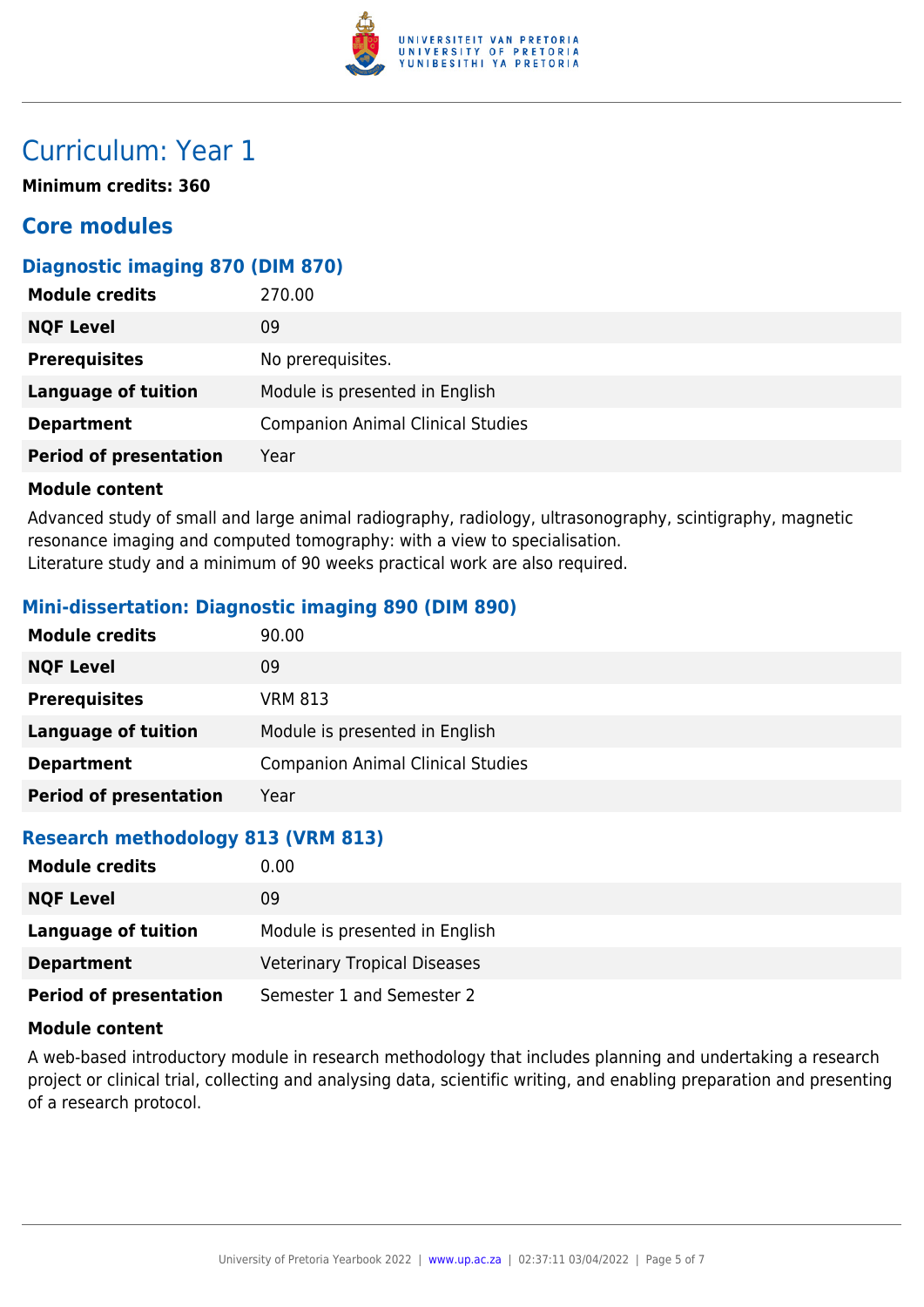

## Curriculum: Year 2

**Minimum credits: 360**

### **Core modules**

### **Diagnostic imaging 870 (DIM 870)**

| <b>Module credits</b>         | 270.00                                   |
|-------------------------------|------------------------------------------|
| <b>NQF Level</b>              | 09                                       |
| <b>Prerequisites</b>          | No prerequisites.                        |
| <b>Language of tuition</b>    | Module is presented in English           |
| <b>Department</b>             | <b>Companion Animal Clinical Studies</b> |
| <b>Period of presentation</b> | Year                                     |

#### **Module content**

Advanced study of small and large animal radiography, radiology, ultrasonography, scintigraphy, magnetic resonance imaging and computed tomography: with a view to specialisation. Literature study and a minimum of 90 weeks practical work are also required.

#### **Mini-dissertation: Diagnostic imaging 890 (DIM 890)**

| <b>Module credits</b>         | 90.00                                    |
|-------------------------------|------------------------------------------|
| <b>NQF Level</b>              | 09                                       |
| <b>Prerequisites</b>          | <b>VRM 813</b>                           |
| <b>Language of tuition</b>    | Module is presented in English           |
| <b>Department</b>             | <b>Companion Animal Clinical Studies</b> |
| <b>Period of presentation</b> | Year                                     |